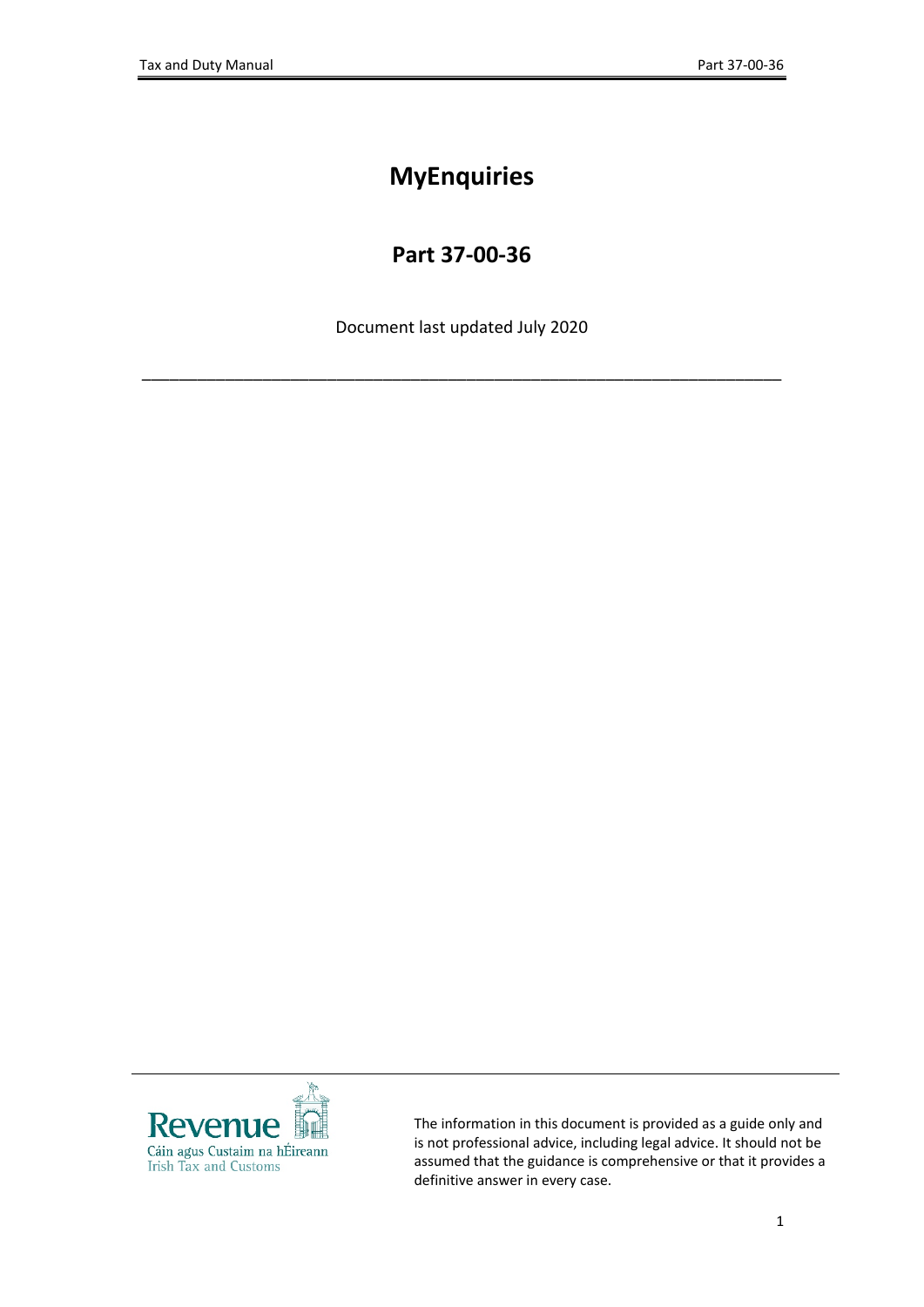## Summary

This manual contains summary information about MyEnquiries. Guidance relating to specific aspects of registering for and using MyEnquiries is available in linked manuals:

| following material is either exempt from or not required to be published under |                                                                                     |
|--------------------------------------------------------------------------------|-------------------------------------------------------------------------------------|
| 37-00-36D                                                                      | Notifications about Enquiries, including tax clearance applications<br>in myAccount |
|                                                                                | 37-00-36C Tracking of Enquiries                                                     |
| 37-00-36B                                                                      | Submitting and managing Enquiries in the Enquiries Record Screen                    |
| 37-00-36A                                                                      | Access to and registering for MyEnquiries                                           |

The following material is either exempt from or not required to be published under the Freedom of Information Act 2014.

[…]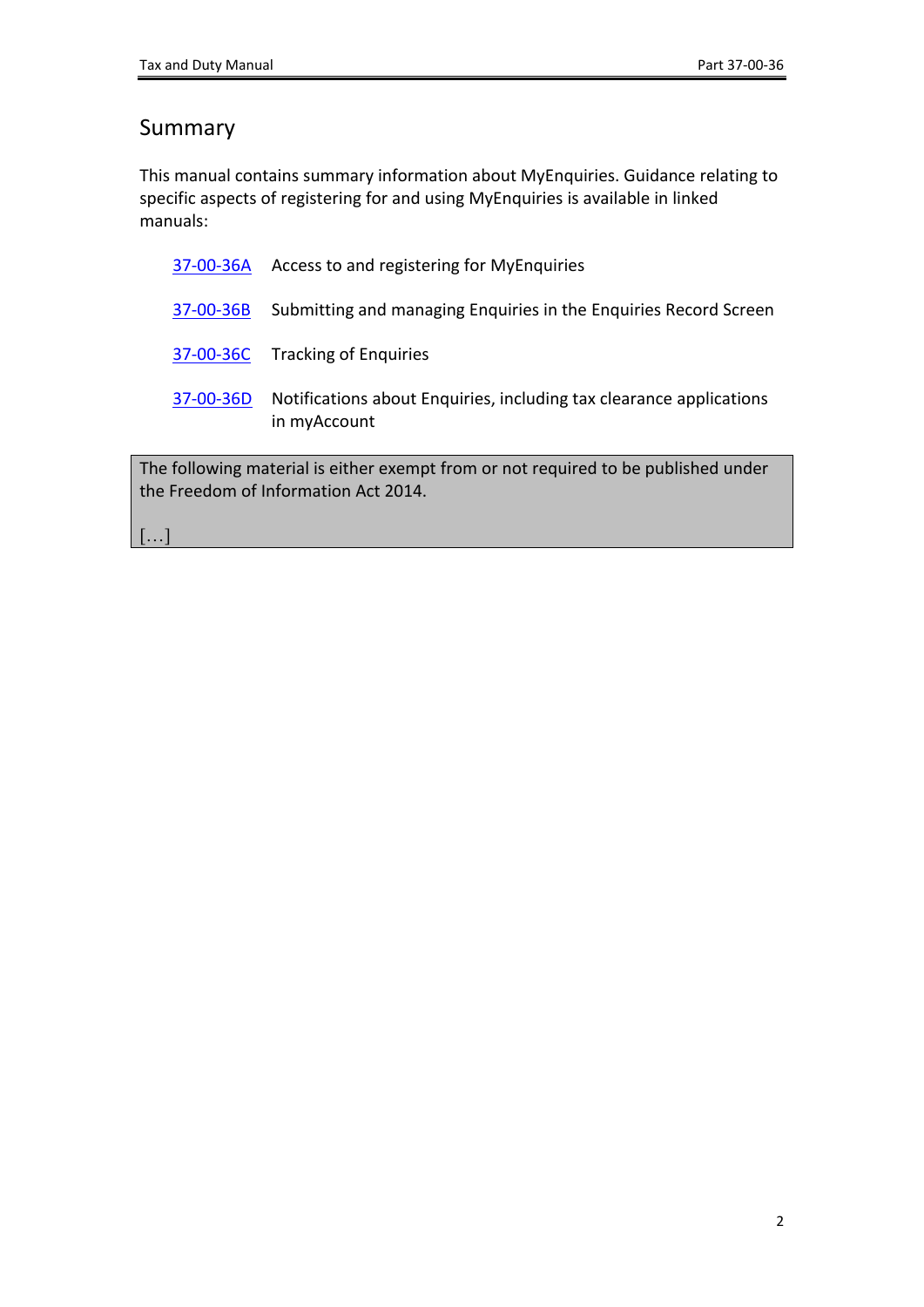### 1 Introduction

MyEnquiries is a structured online contact facility that enables customers to securely send and receive correspondence to and from Revenue. [However, MyEnquiries does not have email functionality, such as cc, out of office, read, read receipt option, etc.]

- PAYE customers can access MyEnquiries through myAccount.
- Business customers can access MyEnquiries through ROS.

#### 1.1 Agent enquiries

Agents must access MyEnquiries via ROS if they wish to enquire about their clients' tax affairs.

#### 1.2 Revenue Technical Service (RTS)

Customers and agents must submit queries to RTS using MyEnquiries**.** Further information is contained in the [RTS](https://www.revenue.ie/en/tax-professionals/tdm/income-tax-capital-gains-tax-corporation-tax/part-37/37-00-00a.pdf) [Guidelines](https://www.revenue.ie/en/tax-professionals/tdm/income-tax-capital-gains-tax-corporation-tax/part-37/37-00-00a.pdf).

#### 1.3 Customer Service Standards

In accordance with Revenue's published Customer Service Standards, queries received through MyEnquiries will be dealt with within 20 working days and 25 working days during peak periods. However, MyEnquiries contacts are prioritised by Revenue and the published standards are frequently exceeded so that the turnaround time for replies are, generally speaking, significantly faster.

### 2 Customers unable to access MyEnquiries via myAccount or ROS

There are some customers who are unable to access MyEnquiries via myAccount or ROS**.** These include

- non-residents who are not registered for tax in Ireland, and
- receivers acting on behalf of their clients but who do not have a TAIN.

These customers should use the alternative communication methods including post, phone or fax. Revenue does not recommend sending personal or confidential information by unsecure (standard) email.

### 3 Alternatives to MyEnquiries

In addition to the cohort of customers mentioned in paragraph 2, there are some types of contacts that are not suitable for MyEnquiries, such as third-party data exchanges. At present, the options for these customers to raise queries are by using standard email, post, phone or fax. **Revenue does not recommend sending personal or confidential information by unsecure (standard) email.**